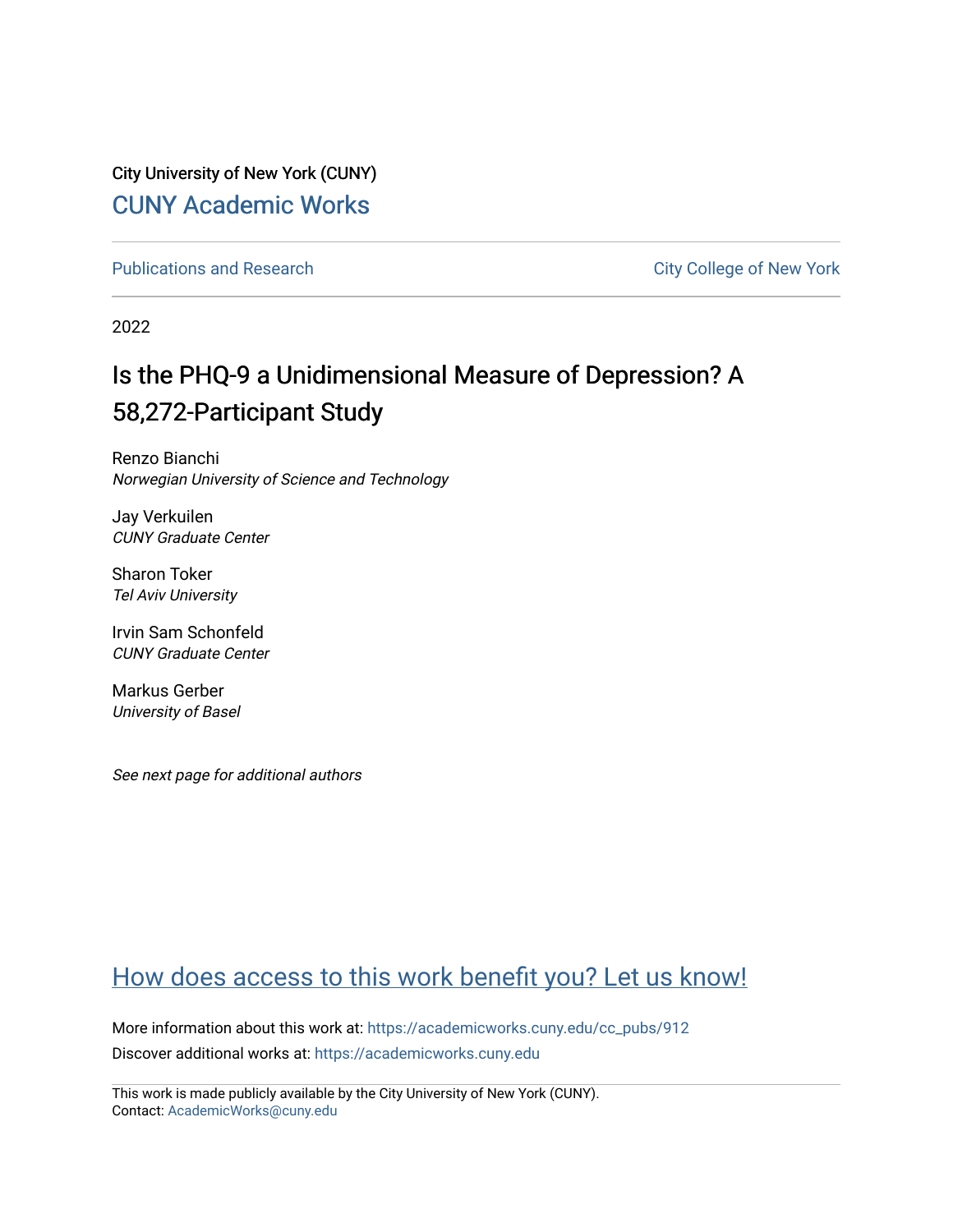### Authors

Renzo Bianchi, Jay Verkuilen, Sharon Toker, Irvin Sam Schonfeld, Markus Gerber, Elmar Brähler, and Kurt Kroenke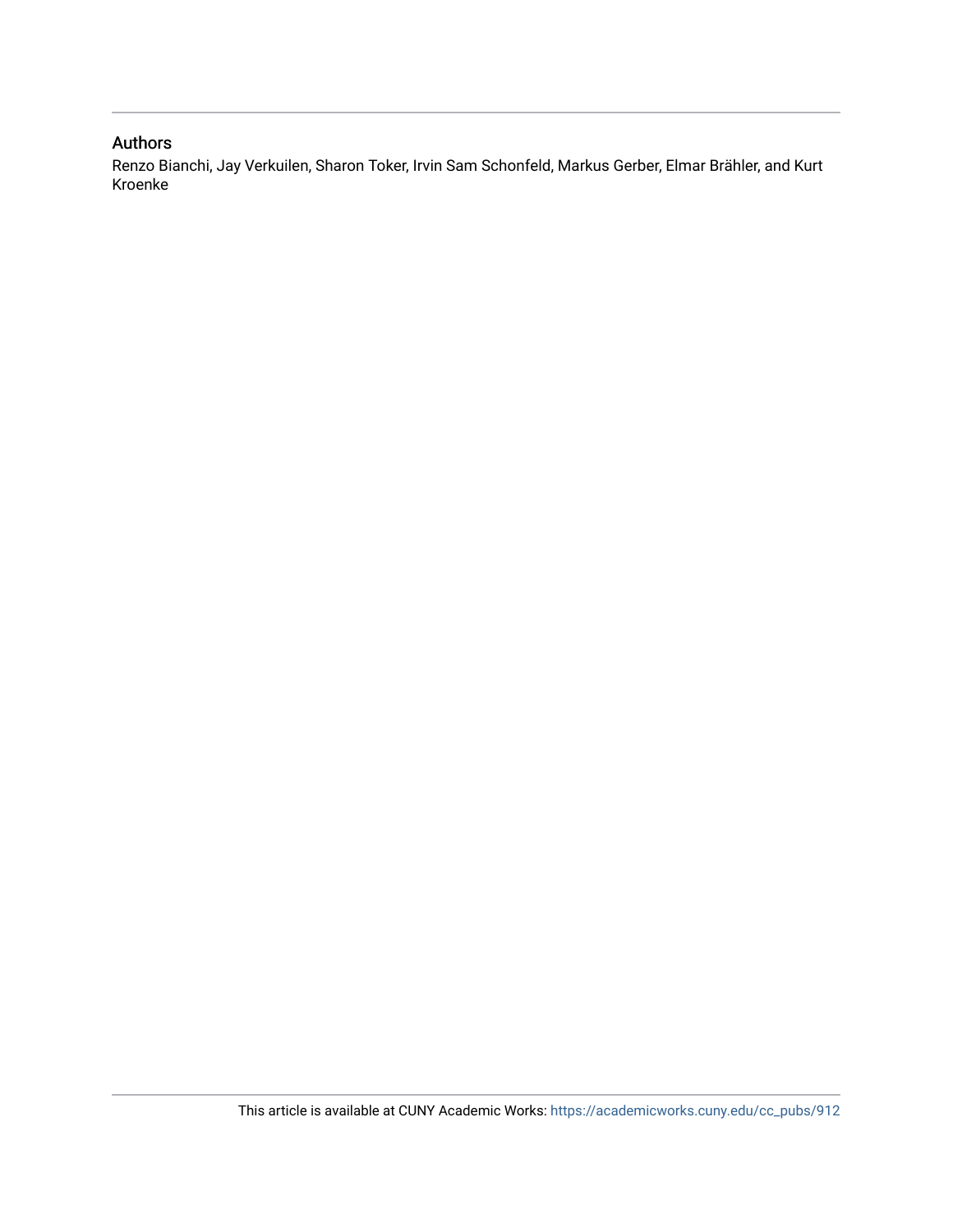© 2022 American Psychological Association 2022, Vol. 34, No. 6, 595–603 <https://doi.org/10.1037/pas0001124>



## Is the PHQ-9 a Unidimensional Measure of Depression? A 58,272-Participant Study

Renzo Bianchi<sup>1</sup>, Jay Verkuilen<sup>2</sup>, Sharon Toker<sup>3</sup>, Irvin Sam Schonfeld<sup>4</sup>,

Markus Gerber<sup>5</sup>, Elmar Brähler<sup>6, 7</sup>, and Kurt Kroenke<sup>8</sup>

<sup>1</sup> Institute of Work and Organizational Psychology, University of Neuchâtel<br><sup>2</sup> Department of Educational Psychology, The Graduate Center of the City University of New York<br><sup>3</sup> Coller School of Management, Tel Aviv Unive

Gutenberg-University Mainz <sup>8</sup> Regenstrief Institute, Indiana University School of Medicine

The PHQ-9 has become a measure of reference in depression research and clinical practice. However, the issue of the PHQ-9's unidimensionality has not been fully elucidated, and the usability of the PHQ-9's total score requires clarification. In this study, we examined the dimensionality, scalability, and monotonicity properties of the PHQ-9 as well as the scale's total-score reliability. We did so based on exploratory structural equation modeling (ESEM) bifactor analysis and Mokken scale analysis (MSA). We relied on a total of 58,272 participants (63% female;  $M_{\text{age}} = 43$ ,  $SD_{\text{age}} = 13$ ) from 29 samples involving seven different countries (e.g., Germany, the U.S.) and five different languages (e.g., German, English). We found no concerning deviations from measurement invariance for our ESEM bifactor model, neither across samples nor across sexes, age groups, and languages. The PHQ-9 met the requirements for essential unidimensionality in the pooled sample and across sex-, age-, and language-based subsamples. In each case, the general factor was strong (e.g., factor loadings ranged from 0.725 to 0.893 in the pooled sample) and Omega Hierarchical values exceeded 0.900. The correlations between the general factor and the observed total scores were large (≥0.952). Our MSA, including multilevel MSA, revealed that the PHQ-9's scalability is satisfactory. No monotonicity violation was detected, suggesting that the scale's total score accurately orders respondents on the latent Depression variable. Total-score reliability was good. This study provides robust evidence that the PHQ-9 can be used as a unidimensional measure of depressive symptoms by researchers and practitioners.

#### Public Significance Statement

Because depression is a widespread condition with potentially lethal consequences, assessing depressive symptoms reliably and validly is of critical importance. This study indicates, with an unprecedented level of confidence, that researchers and practitioners are justified in employing the PHQ-9 as a unidimensional measure of depressive symptoms based on the scale's total score.

Keywords: depression, bifactor analysis, exploratory structural equation modeling, mokken scaling, unidimensionality

This article was published Online First March 31, 2022. Renzo Bianchi <https://orcid.org/0000-0003-2336-0407>

Data and analysis codes are available upon reasonable request by emailing the corresponding author. The study was not preregistered.

The authors have no conflict of interest to disclose.

Renzo Bianchi played lead role in conceptualization, data curation, formal analysis, investigation, methodology, resources, supervision, writing of original draft, and writing of review and editing. Jay Verkuilen played supporting role in investigation and writing of original draft and equal role in formal analysis, methodology, and writing of review and editing. Sharon Toker played lead role in resources, supporting role in data curation, formal analysis and investigation, and equal role in writing of review and editing.

Irvin Sam Schonfeld played supporting role in conceptualization, formal analysis, methodology, resources and writing of original draft, and equal role in investigation and writing of review and editing. Markus Gerber played supporting role in investigation and writing of review and editing, and equal role in resources. Elmar Brähler played supporting role in investigation and writing of review and editing, and equal role in resources. Kurt Kroenke played supporting role in investigation and methodology, and equal role in resources and writing of review and editing.

Correspondence concerning this article should be addressed to Renzo Bianchi, Institute of Work and Organizational Psychology, University of Neuchâtel, Émile-Argand 11, 2000 Neuchâtel, NE, Switzerland. Email: [renzo.bianchi@unine.ch](mailto:renzo.bianchi@unine.ch)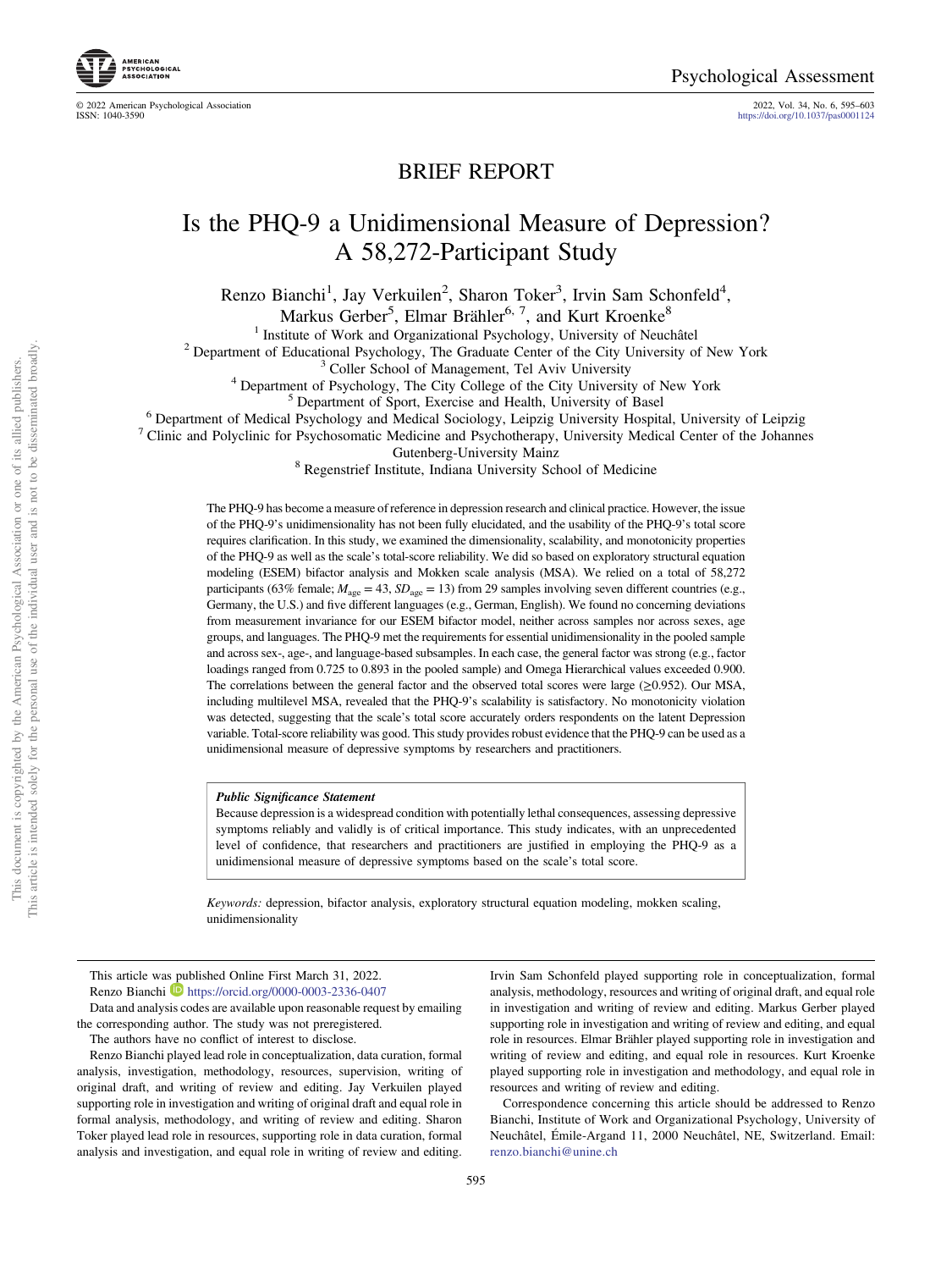#### Supplemental materials: <https://doi.org/10.1037/pas0001124.supp>

With over 300 million individuals affected worldwide, depression constitutes a major contributor to the global burden of disease ([Gotlib & Hammen, 2014;](#page-9-0) [James et al., 2018](#page-9-0)). The prevalence of major depressive disorder exceeds 15% in countries such as the U.S. and appears to be on the rise for several decades ([American](#page-9-0) [Psychiatric Association, 2013](#page-9-0); [Hasin et al., 2018;](#page-9-0) [Kessler et al.,](#page-9-0) [2003;](#page-9-0) [Weinberger et al., 2018](#page-10-0)). In individuals with no noticeable vulnerability to the condition, depression is thought to reflect an adaptive breakdown in the face of insurmountable adversity ([Pryce](#page-10-0) [et al., 2011](#page-10-0); [Willner et al., 2013\)](#page-10-0). Depression has been associated with systemic alterations (e.g., at endocrine, neurological, and immune levels) and is a prime risk factor for attempted and completed suicide ([Chesney et al., 2014](#page-9-0); [Pryce et al., 2011;](#page-10-0) [Willner et al., 2013](#page-10-0)).

Depression has long been approached categorically and constitutes an established nosological entity [\(American Psychiatric](#page-9-0) [Association, 2013](#page-9-0)). However, evidence has emerged to indicate that depression can be considered a dimensional phenomenon, varying in severity along a continuum [\(Haslam et al., 2012;](#page-9-0) [Kotov et al., 2017;](#page-9-0) [Liu, 2016](#page-9-0); [Wichers, 2014](#page-10-0)). From this perspective, clinical forms of depression (i.e., diagnosable depressive disorders) represent the high end of the continuum. The interest in dimensional approaches to depression has led investigators to develop measures of depression severity. Among these measures, the PHQ-9 has become an instrument of reference in research as well as an international legacy measure in detecting and monitoring depression in clinical settings [\(Gliklich et al., 2020](#page-9-0); [Kroenke, 2021;](#page-9-0) [Martin-Subero et al., 2017\)](#page-10-0).

The PHQ-9 reflects the nine diagnostic criteria for major depression of the Diagnostic and statistical manual of mental disorders, fifth edition (DSM-5; [American Psychiatric Association, 2013;](#page-9-0) [Kroenke et al., 2001;](#page-9-0) [Spitzer et al., 1999\)](#page-10-0).<sup>1</sup> The scale thus covers both cognitive-affective and somatic manifestations of major depression. More specifically, the items of the PHQ-9 assess anhedonia, dysphoria, sleep alterations, fatigue/loss of energy, appetite alterations, feelings of worthlessness, cognitive impairment, psychomotor alterations, and thoughts of self-harm. Consistent with the DSM-5 diagnostic criteria, the symptoms of interest are evaluated over a 2-week period. The PHQ-9 has gained considerable popularity in public health science, as illustrated by its incorporation into the National Health and Nutrition Examination Survey (NHANES) and the Behavioral Risk Factor Surveillance System supervised by the U.S. Centers for Disease Control and Prevention. The PHQ-9 has been used in thousands of studies and translated into more than 100 languages to date ([Kroenke, 2021](#page-9-0)).

The PHQ-9 has demonstrated satisfactory psychometric properties and significant clinical utility across a wide array of settings, countries, and populations [\(Beard et al., 2016](#page-9-0); [Kroenke et al., 2010;](#page-9-0) [Levis et al., 2019\)](#page-9-0). However, findings on the factorial structure and dimensionality of the PHQ-9 remain equivocal ([Lamela et al.,](#page-9-0) [2020\)](#page-9-0). Some confirmatory factor analytic studies concluded that a two-factor solution, distinguishing between Cognitive-Affective and Somatic factors, best characterizes the PHQ-9 (e.g., [Keum et al.,](#page-9-0) [2018;](#page-9-0) [Patel et al., 2019](#page-10-0)). From one study to another, however, the PHQ-9 items assigned to Cognitive-Affective and Somatic factors varied greatly (e.g., [Beard et al., 2016;](#page-9-0) [Chilcot et al., 2013](#page-9-0); [Petersen](#page-10-0) [et al., 2015](#page-10-0)). Moreover, between-factor correlations were often high enough  $(\geq 80)$  to suggest a unidimensional structure (e.g., [Beard](#page-9-0) [et al., 2016;](#page-9-0) [Bianchi et al., 2020;](#page-9-0) [Bianchi & Mirkovic, 2020,](#page-9-0) [Boothroyd et al., 2019;](#page-9-0) [Keum et al., 2018](#page-9-0); [Patel et al., 2019;](#page-10-0) [Schuler et al., 2018](#page-10-0)). Consistent with this observation, one-factor solutions occasionally showed an acceptable fit (e.g., [Bianchi et al.,](#page-9-0) [2020;](#page-9-0) [Bianchi & Mirkovic, 2020;](#page-9-0) [Schuler et al., 2018\)](#page-10-0). Adding to the heterogeneity of findings, some investigators encountered difficulties converging on a factorial solution involving all PHQ-9 items ([Turgeman-Lupo et al., 2020](#page-10-0)).

A few studies approached the factorial structure of the PHQ-9 relying on bifactor models, in which specific factors (bifactors) related to cognitive-affective and somatic items were considered in addition to a general Depression factor [\(Doi et al., 2018;](#page-9-0) [Lamela et](#page-9-0) [al., 2020](#page-9-0); [Stochl et al., 2020\)](#page-10-0). Such models generally demonstrated an acceptable fit. Unidimensionality issues, however, were only examined superficially, based on the relative loadings of the items on the general and specific factors. Key indices of scale dimensionality, such as the Explained Common Variance (ECV) index ([Rodriguez et al., 2016a,](#page-10-0) [2016b](#page-10-0)), were seldom considered. Moreover, the reliability of the PHQ-9 in relation to the general factor was rarely reported (for a notable exception, see [Stochl et al., 2020\)](#page-10-0). Additional limitations of these studies include a narrow linguistic scope (in terms of the PHQ-9 versions under consideration), an absence of sex- and age-specific analyses, and/or the use of relatively small samples.

This study reexamined the dimensionality and structural properties of the PHQ-9. Clarifying the dimensionality and structural properties of the PHQ-9 is crucial for evaluating the usability of the scale's total score. The study capitalized on 29 samples, yielding a total of 58,272 respondents. Seven countries and five language groups were represented. Because limited attention has been paid to the dimensionality and structural properties of the PHQ-9 across sexes, age groups, and languages in past research [\(Patel et al., 2019](#page-10-0)), we conducted sex-, age-, and language-specific analyses in addition to global analyses. We primarily relied on an exploratory structural equation modeling (ESEM) bifactor analytic framework [\(Marsh et al., 2014;](#page-9-0) [Rodriguez](#page-10-0) [et al., 2016a,](#page-10-0) [2016b](#page-10-0)). A bifactor model partitions the covariance among a set of items into a general factor and specific factors that can be defined in a theory-driven manner. The assumptions underlying ESEM bifactor analysis are less rigid, more complexity-compatible, and ultimately more realistic than those underlying "classical" confirmatory factor analysis [\(Marsh et al., 2014](#page-9-0); [Morin et al., 2016\)](#page-10-0). Furthermore, ESEM bifactor analysis allows investigators to determine whether a measure is sufficiently unidimensional—a property referred to as essential unidimensionality—to be used based on its total score ([Rodriguez et al., 2016a](#page-10-0), [2016b\)](#page-10-0).

We further investigated the dimensionality of the PHQ-9 using Mokken scale analysis (MSA; [Mokken, 1971;](#page-10-0) [Molenaar, 1982;](#page-10-0) [van](#page-10-0) [der Ark, 2012](#page-10-0)), a nonparametric method anchored in item response theory (IRT). Mokken scaling is founded on Loevinger's

<sup>&</sup>lt;sup>1</sup> The PHQ-9 was developed in the era of the DSM-IV and DSM-IV-TR ([American Psychiatric Association, 1994](#page-9-0), [2000](#page-9-0)), but the diagnostic criteria for major depression have remained essentially unchanged since then.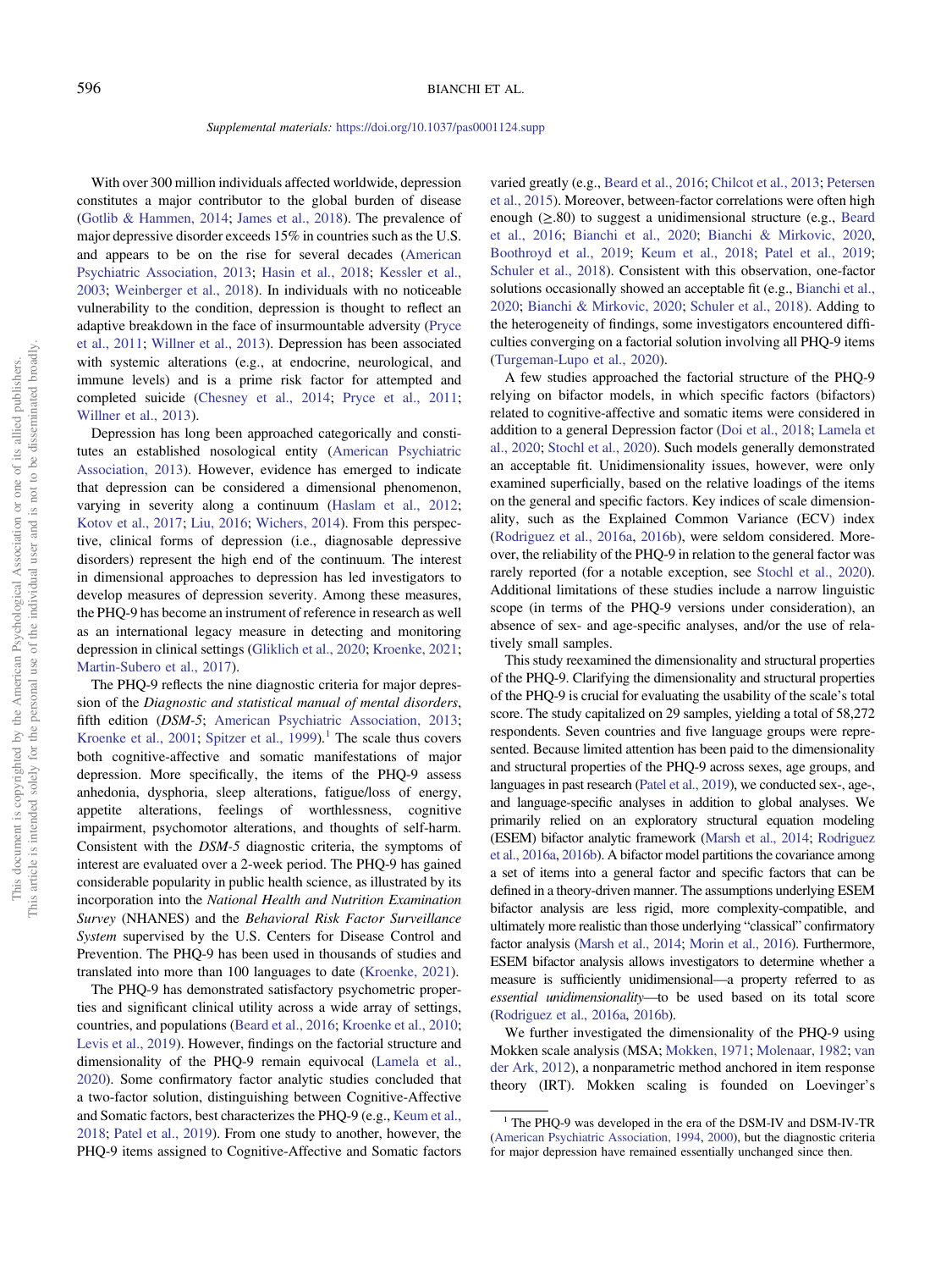homogeneity  $(H)$  coefficient, which itself is rooted in Guttman scaling. We focused on the scalability, monotonicity, and total-score reliability of the PHQ-9 [\(Stochl et al., 2012\)](#page-10-0). Scalability in this context refers to the extent to which endorsing more severe symptoms (e.g., thoughts of self-harm) is related to a higher probability of endorsing less severe symptoms (e.g., fatigue/loss of energy). The importance of monotonicity lies in the fact that it justifies clinicians and researchers ordering respondents on the latent continuum according to the respondents' item sum score. Total-score reliability reflects the proportion of total-score variance that is due to truescore, that is, latent variable, variance. As is the case with ESEM bifactor analysis, methods attached to IRT such as MSA are thus particularly helpful in estimating the usability of scales' total scores. Given the widespread use of the PHQ-9 in research on depression for about 2 decades, it is important that the dimensionality and structural properties of the scale be elucidated. By involving 29 samples and 58,272 respondents, our study has a potential for unprecedented external validity.

#### Method

#### Datasets and Study Samples

The present study relied on 29 datasets (*ns* range  $= 257-17,176$ ), reflecting a total of 58,272 PHQ-9 respondents (63% female;  $M_{\text{age}} =$ 43,  $SD<sub>age</sub> = 13$ ). Of these 29 datasets, 28 were directly pooled by our consortium of investigators, and one emanated from the NHANES  $2017-2018<sup>2</sup>$  The samples included participants from seven countries—France, Germany, Israel, New Zealand, Spain, Switzerland, and the U.S.—and the PHQ-9 was employed in five languages— French, German, Hebrew, English, and Spanish. We relied on nonclinical samples to maximize the probability of covering the entire continuum of latent depression. Most samples were used for different purposes in previously published studies; only two samples were not used in published studies to date (see [Supplemental Material 1](https://doi.org/10.1037/pas0001124.supp)). Each study was conducted in accordance with the ethical standards of the main investigators' home institution. The study samples are presented individually in [Supplemental Material 1](https://doi.org/10.1037/pas0001124.supp). The study was not preregistered.

#### Measure of Interest

Our measure of interest was the PHQ-9 ([Kroenke et al., 2001;](#page-9-0) [Spitzer et al., 1999](#page-10-0)). As noted earlier, the PHQ-9 comprises nine core symptom items (e.g., "Feeling down, depressed, or hopeless") referencing the nine diagnostic criteria for major depression of the DSM-5 ([American Psychiatric Association, 2013\)](#page-9-0). Each symptom is assessed within a 2-week time window. The PHQ-9 employs a 4-point rating scale, from 0 for "not at all" to 3 for "nearly every day." The instrument can be used at no cost and is available in a wide variety of languages ([https://www.phqscreeners.com/\)](https://www.phqscreeners.com/). Of our 58,272 participants, 77% ( $n = 44,823$ ) exhibited PHQ-9 total scores  $\langle 1.000, 19\% \; (n = 11,230) \;$  had PHO-9 total scores between 1.000 and 1.999, and 4% displayed PHQ-9 total scores ≥2.000 (total scores refer to domain scores here, i.e., to average scores on the scale). Because a vast majority of our samples were nonclinical in nature, a positively skewed distribution was expected ([Table 1](#page-5-0)). The distributions of PHQ-9 total scores across sexes, age groups, and languages are available in the form of boxplots in [Supplemental](https://doi.org/10.1037/pas0001124.supp) [Material 2](https://doi.org/10.1037/pas0001124.supp).

#### Data Analyses

We primarily examined the dimensionality of the PHQ-9 based on ESEM bifactor analysis ([Marsh et al., 2014](#page-9-0)). We conducted the analysis in Mplus 8.6 [\(Muthén & Muthén, 1998](#page-10-0)–2021). We considered two specific factors in addition to the general factor, on account of the scale's cognitive-affective and somatic symptom items. We treated all items as ordinal (i.e., all responses as ordered categories), employed the weighted least squares—mean and variance adjusted—estimator, and used a bigeomin rotation. We relied on a bigeomin, rather than a target, rotation because it is currently unclear what PHQ-9 items should be, respectively, assigned to Cognitive-Affective and Somatic factors (e.g., [Beard et al., 2016;](#page-9-0) [Chilcot et al., 2013;](#page-9-0) [Petersen et al., 2015\)](#page-10-0). Put differently, there was no clear information available to specify target loadings. Through our bifactor model, we considered the possibility that the PHQ-9 may exhibit a degree of multidimensionality on account of its cognitive-affective symptom items and somatic symptom items (a degree of multidimensionality that needs to be modeled), but that this degree of multidimensionality may not be high enough to prevent the use of the test's total score or call into question the unity of the depression construct—essential unidimensionality. In addition to relationally examining the factor loadings on the general and specific factors, we computed the ECV index at both an item and a scale level to have a more straightforward view of the structure and importance of the general factor. An itemlevel ECV is an estimate of the proportion of an item's communality that is accounted for by the general factor. A scale-level ECV is the average of all the item-level ECVs. Scale-level ECV indices ≥0.800 are suggestive of essential unidimensionality [\(Rodriguez](#page-10-0) [et al., 2016a,](#page-10-0) [2016b](#page-10-0)). Furthermore, we computed coefficient Omega Hierarchical ( $\omega_H$ ).  $\omega_H$  estimates the proportion of variance in total scores that can be attributed to a single general factor, thus treating variability in scores due to specific factors as measurement error ([McDonald, 1999](#page-10-0); [Rodriguez et al., 2016b\)](#page-10-0). Model fit was evaluated based on the Root Mean Square Error of Approximation (RMSEA), Comparative Fit Index (CFI), Tucker-Lewis Index (TLI), and Standardized Root Mean Squared Residual (SRMR) statistics. According to commonly applied rules of thumb (e.g., [Kline, 2016](#page-9-0)), RMSEA values should be  $\leq 0.080$ , and preferably  $\leq$ 0.050; CFI and TLI values should be  $\geq$ 0.950; SRMR values should be  $\leq 0.080$ .

To make the most of our 29 sample, 58,272-respondent dataset, we were interested in analyzing the pooled sample as well as sex-, age-, and language-based subsamples. To ascertain whether such an analytical strategy was advisable, we first inquired into the measurement invariance of the above specified ESEM bifactor model across all individual samples as well as across sexes, age groups (based on a tercile split), and languages. Sex-based analyses involved the 21,658 male participants and the 36,614 female participants. Age-based groups distinguished between younger participants ( $\leq$ 37 years;  $n = 20,293$ ), medium-age participants (38–49 years;  $n = 19,611$ ), and older participants ( $\geq 50$  years;

<sup>2</sup> [https://wwwn.cdc.gov/nchs/nhanes/continuousnhanes/default.aspx?Be](https://wwwn.cdc.gov/nchs/nhanes/continuousnhanes/default.aspx?BeginYear=2017) [ginYear](https://wwwn.cdc.gov/nchs/nhanes/continuousnhanes/default.aspx?BeginYear=2017)=2017.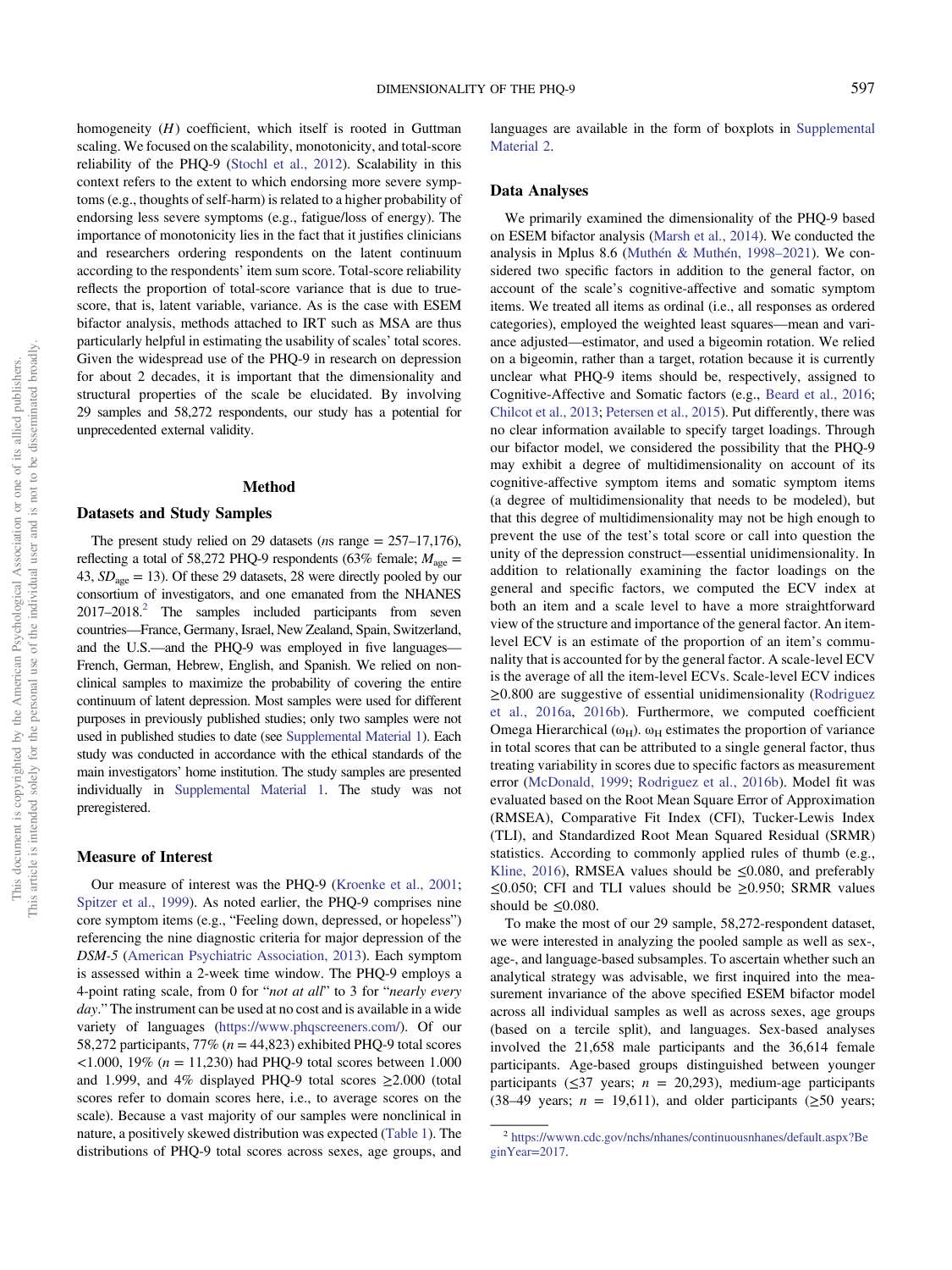<span id="page-5-0"></span>

| Table 1                                       |  |
|-----------------------------------------------|--|
| PHQ-9: Descriptive Statistics (Pooled Sample) |  |

| PHO-9 items and total score | $\%$ scoring 0 | $%$ scoring 1 | $%$ scoring 2 | $%$ scoring 3 | M     | SD    | <b>Skewness</b> | Kurtosis |
|-----------------------------|----------------|---------------|---------------|---------------|-------|-------|-----------------|----------|
| Item 1                      | 55.945         | 30.828        | 8.452         | 4.776         | 0.621 | 0.831 | 1.303           | 1.034    |
| Item 2                      | 60.738         | 28.345        | 7.221         | 3.696         | 0.539 | 0.784 | 1.472           | 1.631    |
| Item 3                      | 47.043         | 28.214        | 12.927        | 11.815        | 0.895 | 1.030 | 0.859           | $-0.502$ |
| Item 4                      | 30.148         | 40.079        | 16.483        | 13.289        | 1.129 | 0.991 | 0.560           | $-0.701$ |
| Item 5                      | 59.052         | 21.410        | 11.364        | 8.174         | 0.687 | 0.966 | 1.204           | 0.232    |
| Item 6                      | 63.902         | 22.556        | 8.335         | 5.207         | 0.548 | 0.853 | 1.513           | 1.389    |
| Item 7                      | 66.179         | 21.983        | 7.923         | 3.914         | 0.496 | 0.802 | 1.613           | 1.832    |
| Item 8                      | 80.965         | 12.828        | 4.415         | 1.792         | 0.270 | 0.627 | 2.543           | 6.260    |
| Item 9                      | 92.243         | 5.845         | 1.177         | 0.734         | 0.104 | 0.401 | 4.646           | 24.319   |
| Total score $(M)$           |                |               |               |               | 0.588 | 0.593 | 1.255           | 1.192    |

*Note.*  $N = 58,272$ . The standard error for skewness is 0.010; the standard error for kurtosis is 0.020.  $M =$  mean.  $SD =$  standard deviation. Scores ranged from 0 to 3 for each item of the PHQ-9 as well as for the scale's total score (mean). Item 1 = anhedonia; Item 2 = dysphoria; Item 3 = sleep alterations; Item 4 = fatigue/ loss of energy; Item 5 = appetite alterations; Item 6 = feelings of worthlessness; Item 7 = cognitive impairment; Item 8 = psychomotor alterations; Item  $9 =$  thoughts of self-harm.

 $n = 18,324$ .<sup>3</sup> Language-based analyses concerned French  $(n = 24,144)$ , Hebrew  $(n = 17,176)$ , English  $(n = 12,139)$ , German  $(n = 3.024)$ , and Spanish  $(n = 1.789)$  speakers. We focused on configural invariance (factor structure is similar across groups) and scalar invariance (item thresholds are similar across groups), noting that metric invariance (factor loadings are similar across groups) cannot be investigated using ESEM and categorical outcomes ([Muthén & Muthén, 1998](#page-10-0)–2021). We relied on a threshold of 0.015 for assessing changes in fit indices, which, in the context of an analysis restricted to configural invariance and scalar invariance, can be regarded as quite conservative [\(Putnick & Bornstein,](#page-10-0) [2016\)](#page-10-0). In our framework, RMSEA and SRMR increases exceeding 0.015 on the one hand, and CFI and TLI decreases exceeding 0.015 on the other hand, were considered indicative of problematic deviations from measurement invariance.

We further investigated the dimensionality of the PHQ-9 based on MSA. We conducted our MSA using the Mokken package Version 3.0.6 [\(van der Ark, 2012](#page-10-0)) in R Version 4.0.3 [\(R Core Team, 2020\)](#page-10-0). We focused on the scalability, homogeneity, and total-score reliability properties ([Stochl et al., 2012\)](#page-10-0). We examined the scalability property relying on the H coefficient, considered at the level of items, item pairs, and the scale [\(van der Ark, 2012](#page-10-0)). H coefficients range from −1 to 1, with 0 indicating no relationship. We followed commonly applied rules of thumb for interpreting H coefficients. According to these rules of thumb, item-level Hs should be >0.30. Pairwise Hs should be >0. Scale-level Hs are considered weak if  $0.30 \leq H < 0.40$ ; moderate, if  $0.40 \leq H < 0.50$ ; and strong, if  $H \geq$ 0.50. The predicates "weak," "moderate," and "strong" indicate the extent to which the ordering of individuals by test score reflects the ordering on the latent variable. We also inquired into the PHQ-9's scalability using the Automated Item Selection Procedure (AISP). The AISP employs user-defined thresholds of homogeneity based on the scale H. We explored thresholds in increments of 0.05, starting with a reference threshold of 0.30 ([Stochl et al., 2012](#page-10-0)). To consider the cross-sample scalability, we made use of multilevel Mokken scaling and computed the multilevel coefficient  $H$  ([Crisan](#page-9-0) [et al., 2016\)](#page-9-0). This method decomposes the entire dataset's responses into between-sample and within-sample components. Given our use of samples speaking different languages and living in different countries, we anticipated a degree of heterogeneity among the samples and thus considered a between component likely. However, if the PHQ-9 mostly discriminated between samples and not participants within samples, the validity of the PHQ-9 would be called into question. We computed multilevel coefficient  $H$  for each item as well as the scale. We relied on the within-sample scalability coefficient  $(H_W)$ , the between-sample scalability coefficient  $(H_B)$ , and the ratio of between-sample scalability coefficients to withinsample scalability coefficients (BW). We interpreted these indices based on [Crisan et al. \(2016\)](#page-9-0) heuristic guidelines. We examined the monotonicity property focusing on monotonicity violations considered in terms of their presence, statistical significance, and seriousness (by means of the crit statistic; [van Schuur, 2003\)](#page-10-0). Total-score reliability was indexed by Guttman's lambda-2 and the Molenaar– Sijtsma statistic ([Sijtsma & Emons, 2011;](#page-10-0) [van der Ark, 2012](#page-10-0)), which can be interpreted along the same lines as Cronbach's alpha.

Finally, we examined the correlations between PHQ-9 scores and both age and sex. We computed Pearson's  $r$  and Spearman's  $\rho$ correlation coefficients.<sup>4</sup>

#### Results and Discussion

Depression correlated weakly with age,  $r = -.064$ ,  $\rho = -.071$ ,  $ps < .001$ , with younger individuals being more likely to report depressive symptoms than older individuals. The correlation between depression and sex was moderate,  $r = -.251$ ,  $\rho =$ −.295, ps < .001, with women being more likely to report depressive symptoms than men. $5$  These results are in keeping with the observations ordinarily made regarding the association of depression with age and sex ([American Psychiatric Association, 2013\)](#page-9-0). Consistent with past research (e.g., [Huang et al., 2006](#page-9-0)), the most frequently endorsed PHQ-9 item was item 4 (fatigue/loss of energy), and the least frequently endorsed PHQ-9 item was item 9 (thoughts of self-harm). Detailed descriptive statistics are available in Table 1.

No concerning deviations from measurement invariance were identified, neither across samples nor across sexes, age groups, and languages ([Table 2](#page-6-0)). $^{6}$  RMSEA did not increase by more than 0.004; CFI did not decrease by more than 0.010; TLI did not decrease by

<sup>&</sup>lt;sup>3</sup> There were 44 missing values for the age variable.

<sup>4</sup> Data and analysis codes are available upon reasonable request by emailing the corresponding author.<br><sup>5</sup> Sex was coded 0 for women and 1 for men.

<sup>&</sup>lt;sup>6</sup> Focusing on *countries* instead of languages led to similar results.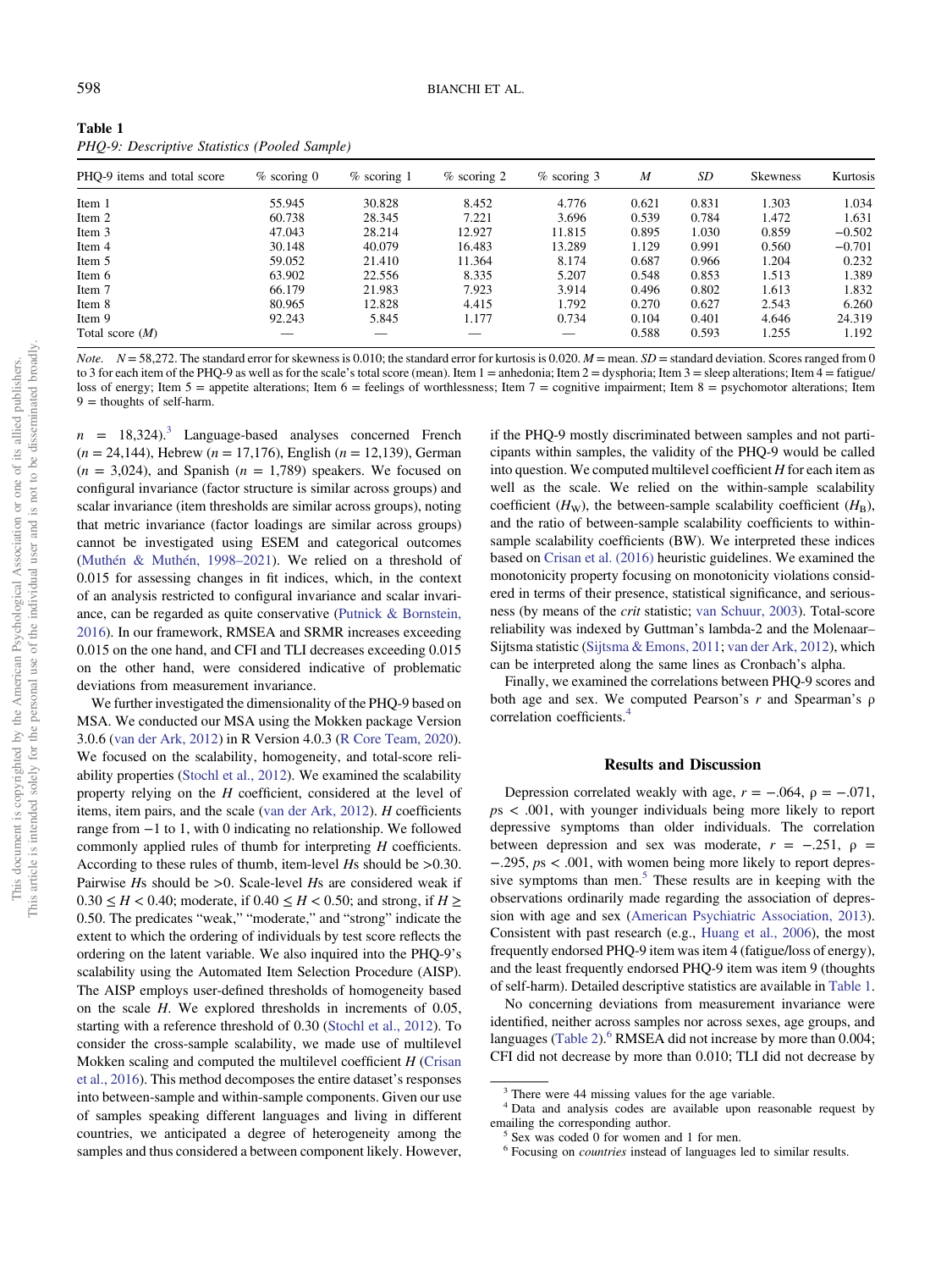| Measurement invariance | $\chi^2$ | df    | <b>RMSEA</b> | <b>ARMSEA</b> | <b>CFI</b> | $\Delta$ CFI | TLI   | $\Delta TLI$ | <b>SRMR</b> | $\triangle$ SRMR |
|------------------------|----------|-------|--------------|---------------|------------|--------------|-------|--------------|-------------|------------------|
| Across samples         |          |       |              |               |            |              |       |              |             |                  |
| Configural model       | 1244.230 | 360   | 0.036        |               | 0.997      |              | 0.992 |              | 0.013       |                  |
| Scalar model           | 5443.525 | 1,317 | 0.040        | 0.004         | 0.987      | $-0.010$     | 0.990 | $-0.002$     | 0.027       | 0.014            |
| Across sexes           |          |       |              |               |            |              |       |              |             |                  |
| Configural model       | 860.238  | 24    | 0.035        |               | 0.998      |              | 0.995 |              | 0.010       |                  |
| Scalar model           | 1450.354 | 57    | 0.029        | $-0.006$      | 0.997      | $-0.001$     | 0.996 | 0.001        | 0.013       | 0.003            |
| Across age groups      |          |       |              |               |            |              |       |              |             |                  |
| Configural model       | 905.690  | 36    | 0.035        |               | 0.998      |              | 0.995 |              | 0.010       |                  |
| Scalar model           | 1612.460 | 102   | 0.028        | $-0.007$      | 0.997      | $-0.001$     | 0.997 | 0.002        | 0.012       | 0.002            |
| Across languages       |          |       |              |               |            |              |       |              |             |                  |
| Configural model       | 952.490  | 60    | 0.036        |               | 0.997      |              | 0.992 |              | 0.011       |                  |
| Scalar model           | 3004.044 | 192   | 0.035        | $-0.001$      | 0.992      | $-0.005$     | 0.992 | 0.000        | 0.020       | 0.009            |

<span id="page-6-0"></span>Table 2 Summary of Measurement Invariance Analysis

*Note.* RMSEA = root mean square error of approximation;  $ΔRMSEA = delta (change in) RMSEA$ ; CFI = comparative fit index;  $ΔCFI = delta (change in)$ CFI; TLI = Tucker–Lewis index; ΔTLI = delta (change in) TLI; SRMR = standardized root mean squared residual; ΔSRMR = delta (change in) SRMR;  $df =$  degrees of freedom.

more than 0.002; SRMR, finally, did not increase by more than 0.014. In many cases, adding constraints (from configural to scalar) resulted in superior, rather than degraded, values, especially for RMSEA and TLI. A similar observation was made by [Stochl et al.](#page-10-0) [\(2020\)](#page-10-0) in an analysis of the temporal measurement invariance of the PHQ-9. Our results bearing on measurement invariance across sexes and age groups are in keeping with previous findings (e.g., [Leung](#page-9-0) [et al., 2020](#page-9-0); [Patel et al., 2019](#page-10-0)).

ESEM bifactor analysis indicated that the examined model had a satisfactory fit in the pooled sample as well as across sex-, age-, and language-based subsamples (Table 3). In each case, the general factor was strong (e.g., factor loadings ranged from 0.725 to 0.893 in the pooled sample). The PHQ-9 demonstrated that it was highly reliable; over 90% of the variance of total scores was attributable to the individual differences on the general factor. The correlations between the general factor and the observed total scores were large across all configurations  $(\geq 0.952)$ . Scale-level ECV indices were consistently reflective of essential unidimensionality. The general factor accounted for about 90% of the common variance extracted in the pooled sample. In sex-, age-, and language-based subsamples,

the general factor explained between 85% and 92% of the common variance extracted. Overall, item-level ECV indices were high (e.g., 0.815−0.993 in the pooled sample) and did not lead us to consider removing any particular item [\(Supplemental Material 3\)](https://doi.org/10.1037/pas0001124.supp). The specific factors were relatively weak (e.g., the maximum factor loading was 0.381 in the pooled sample). Their structure showed a degree of consistency across subsamples; the items assessing anhedonia, dysphoria, cognitive impairment, and psychomotor alterations, for instance, loaded preferentially on the same bifactor in each (sub)sample (see [Supplemental Material 3](https://doi.org/10.1037/pas0001124.supp) for a detailed view of factor loadings). Considering the characteristics of the general factor and bifactors together, splitting the PHQ-9 into subscales may generally be of little benefit. In any case, it should be borne in mind that subscales' ω reliability is likely to be primarily attributable to individual differences on the general factor—as detectable when comparing subscale-level ω coefficients to subscale-level  $\omega_H$  coefficients. Our results are in keeping with those of confirmatory factor analytic studies that (a) characterized the PHQ-9 structure through a single factor (e.g., [Bianchi et al., 2020](#page-9-0); [Bianchi & Mirkovic, 2020;](#page-9-0) [Schuler et al., 2018](#page-10-0)) or (b) found two *highly correlated* factors (e.g.,

#### Table 3

Exploratory Structural Equation Modeling Bifactor Analysis of the PHQ-9: Fit Statistics, Reliability, and Explained Common Variance

| Sample      | Sample size | $\chi^2$ (df) |       |              | RMSEA RMSEA 90% CI Probability RMSEA $\leq .050$ | <b>CFI</b> | TLI         | <b>SRMR</b> | ML-<br>GF | <b>ECV</b> | $\omega$ <sub>H</sub> | <b>COR</b> |
|-------------|-------------|---------------|-------|--------------|--------------------------------------------------|------------|-------------|-------------|-----------|------------|-----------------------|------------|
| Pooled      | 58,272      | 859.743 (12)  | 0.035 | 0.033, 0.037 | .000                                             | 0.998      | 0.995       | 0.009       | 0.784     | 0.898      | 0.941 0.970           |            |
| Male        | 21,658      | 232.864 (12)  | 0.029 | 0.026, 0.032 | 1.000                                            | 0.999      | 0.996       | 0.009       | 0.805     |            | 0.915 0.948 0.973     |            |
| Female      | 36.614      | 612.359 (12)  | 0.037 | 0.035, 0.039 | 1.000                                            | 0.998      | 0.994       | 0.010       | 0.761     | 0.884      | 0.932 0.965           |            |
| Younger age | 20,293      | 285.514 (12)  | 0.034 | 0.030, 0.037 | 1.000                                            | 0.998      | 0.995       | 0.010       | 0.767     |            | 0.885 0.937           | 0.968      |
| Medium age  | 19,611      | 384.241 (12)  | 0.040 | 0.036, 0.043 | 1.000                                            | 0.998      | 0.994       | 0.011       | 0.787     | 0.897      | 0.941                 | 0.970      |
| Older age   | 18.324      | 232.046 (12)  | 0.032 | 0.028, 0.035 | 1.000                                            | 0.999      | 0.996       | 0.008       | 0.799     | 0.910      | 0.946 0.973           |            |
| French      | 24.144      | 561.030 (12)  | 0.044 | 0.040, 0.047 | 1.000                                            |            | 0.996 0.989 | 0.012       | 0.710     | 0.851      | 0.910 0.954           |            |
| Hebrew      | 17,176      | 104.622(12)   | 0.021 | 0.018, 0.025 | 1.000                                            | 0.998      | 0.995       | 0.011       | 0.733     | 0.849      | 0.907                 | 0.952      |
| English     | 12,139      | 178.420 (12)  | 0.034 | 0.030, 0.038 | 1.000                                            | 0.999      | 0.996       | 0.010       | 0.798     | 0.906      | 0.947                 | 0.973      |
| German      | 3,024       | 37.840 (12)   | 0.027 | 0.017, 0.036 | 1.000                                            | 0.999      | 0.997       | 0.008       | 0.802     | 0.879      | 0.947                 | 0.973      |
| Spanish     | 1.789       | 49.328 (12)   | 0.042 | 0.030, 0.054 | 0.858                                            | 0.997      | 0.992       | 0.014       | 0.758     | 0.862      | 0.936 0.967           |            |

Note. RMSEA = root mean square error of approximation; CFI = comparative fit index; TLI = Tucker-Lewis index; SRMR = standardized root mean squared residual;  $df =$  degrees of freedom; ML-GF = mean loading on the General factor; ECV = explained common variance;  $\omega_H =$  Omega Hierarchical; COR = correlation between the General factor and the observed total scores. According to commonly applied rules of thumb (e.g., [Kline, 2016\)](#page-9-0), RMSEA values should be ≤0.080, and preferably ≤0.050; CFI and TLI values should be ≥0.950; SRMR values should be ≤0.080. There were 44 missing values for the age variable. Factor loadings and item-level ECV indices are available in [Supplemental Material 3.](https://doi.org/10.1037/pas0001124.supp)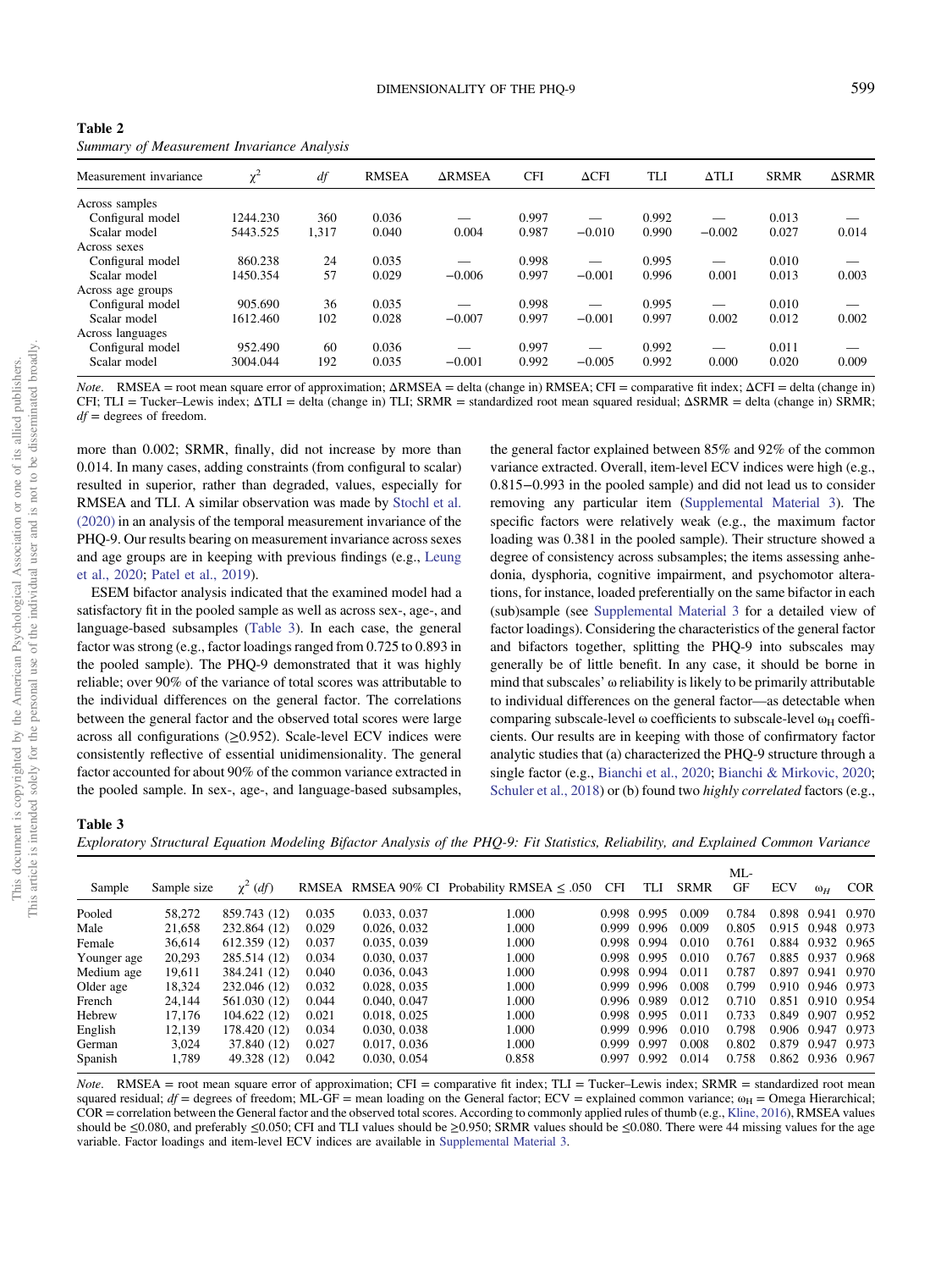| Table 4                                                             |
|---------------------------------------------------------------------|
| Mokken Scale Analysis of the PHO-9 in the Pooled Sample and Per Sex |

|                       |          |    | Pooled sample $(N = 58,272)$ |          | Male sample $(n = 21,658)$ |                |          |       | Female sample $(n = 36,614)$ |
|-----------------------|----------|----|------------------------------|----------|----------------------------|----------------|----------|-------|------------------------------|
| Mokken scale analysis | Item $H$ | SE | 95% CI                       | Item $H$ | SE                         | 95% CI         | Item $H$ | SE    | 95% CI                       |
| Item 1                | 0.521    |    |                              | 0.540    | 0.006                      | [0.529, 0.551] | 0.504    | 0.004 | [0.497, 0.511]               |
| Item 2                | 0.594    |    |                              | 0.606    | 0.005                      | [0.596, 0.616] | 0.571    | 0.003 | [0.565, 0.577]               |
| Item 3                | 0.550    |    |                              | 0.535    | 0.006                      | [0.524, 0.546] | 0.527    | 0.003 | [0.520, 0.534]               |
| Item 4                | 0.616    |    |                              | 0.618    | 0.005                      | [0.609, 0.627] | 0.586    | 0.003 | [0.580, 0.592]               |
| Item 5                | 0.537    |    |                              | 0.530    | 0.006                      | [0.519, 0.541] | 0.513    | 0.004 | [0.506, 0.520]               |
| Item 6                | 0.564    |    |                              | 0.571    | 0.005                      | [0.561, 0.582] | 0.540    | 0.003 | [0.533, 0.546]               |
| Item 7                | 0.539    |    |                              | 0.534    | 0.006                      | [0.522, 0.546] | 0.518    | 0.003 | [0.511, 0.525]               |
| Item 8                | 0.507    |    |                              | 0.513    | 0.007                      | [0.499, 0.527] | 0.486    | 0.004 | [0.478, 0.495]               |
| Item 9                | 0.533    |    |                              | 0.548    | 0.009                      | [0.530, 0.565] | 0.522    | 0.006 | [0.510, 0.533]               |
| Scale $H$             | 0.554    |    |                              | 0.557    | 0.005                      | [0.548, 0.566] | 0.532    | 0.003 | [0.526, 0.537]               |
| $\alpha$              | 0.880    |    |                              | 0.880    |                            |                | 0.872    |       |                              |
| $\lambda_2$           | 0.889    |    |                              | 0.888    |                            |                | 0.881    |       |                              |
| MS                    | 0.893    |    |                              | 0.893    |                            |                | 0.887    |       |                              |
| <b>AISP</b>           | 0.500    |    |                              | 0.500    |                            |                | 0.450    |       |                              |

*Note.*  $\alpha$  = Cronbach's alpha;  $\lambda_2$  = Guttman's lambda-2; MS = Molenaar–Sijtsma statistic; AISP = automated item selection procedure (the reported threshold is the threshold at which unidimensionality starts to crack);  $SE =$  standard error; 95% CI = 95% confidence interval. Item 1 = anhedonia; Item 2 = dysphoria; Item 3 = sleep alterations; Item 4 = fatigue/loss of energy; Item 5 = appetite alterations; Item 6 = feelings of worthlessness; Item 7 = cognitive impairment; Item  $8 =$  psychomotor alterations; Item  $9 =$  thoughts of self-harm. No violation of monotonicity was detected. SEs and 95% CIs for item H and scale H coefficients could not be computed with a sample as large as  $N = 58,272$  (L. A. van der Ark, personal communication, October 18, 2021).

[Beard et al., 2016](#page-9-0); [Bianchi et al., 2020;](#page-9-0) [Bianchi & Mirkovic,](#page-9-0) [2020;](#page-9-0) [Boothroyd et al., 2019;](#page-9-0) [Keum et al., 2018](#page-9-0); [Patel et al.,](#page-10-0) [2019;](#page-10-0) [Schuler et al., 2018\)](#page-10-0).

Our MSA indicated that the scalability of the PHQ-9 was globally strong (Tables 4–6). Local differences were observed, however. The scalability was (a) slightly stronger among male participants than among female participants, (b) slightly weaker among younger respondents than among medium-age and older participants, and (c) stronger for English- and German-speaking participants than for other participants. None of the pairwise  $H$  coefficients were low, and all item-level  $H$  coefficients exceeded 0.30. We did not detect any violation of monotonicity, suggesting that the scale's total score accurately ordered individuals on the latent variable. Total-score reliability, as indexed by Guttman's lambda-2 and the Molenaar– Sijtsma statistic, was good. Our results are consistent with those of the few studies that examined the PHQ-9 using MSA in the past (e.g., [Adler et al., 2012](#page-9-0); [Boothroyd et al., 2019](#page-9-0)).

Results of our multilevel MSA are summarized in [Supplemental](https://doi.org/10.1037/pas0001124.supp) [Material 4.](https://doi.org/10.1037/pas0001124.supp) Scale-related  $H_W$  was 0.554 and scale-related  $H_B$  was 0.445.  $H<sub>B</sub>$  suggested that, as anticipated, the samples themselves were heterogeneous—the baseline level of depression varied over the samples, but the high  $H_W$  indicated that within-sample scalability remained strong. If this were not true, the PHQ-9 would be mostly differentiating between samples, not differentiating

### Table 5

| Mokken Scale Analysis of the PHQ-9 Per Age Group |  |
|--------------------------------------------------|--|
|--------------------------------------------------|--|

|                       |          |       | Younger age $(N = 20,293)$ |          |       | Medium age $(n = 19,611)$ |          | Older age $(n = 18,324)$ |                |
|-----------------------|----------|-------|----------------------------|----------|-------|---------------------------|----------|--------------------------|----------------|
| Mokken scale analysis | Item $H$ | SE    | 95% CI                     | Item $H$ | SE    | 95% CI                    | Item $H$ | SE                       | 95% CI         |
| Item 1                | 0.489    | 0.005 | [0.479, 0.499]             | 0.538    | 0.005 | [0.528, 0.548]            | 0.538    | 0.006                    | [0.528, 0.549] |
| Item 2                | 0.574    | 0.004 | [0.566, 0.583]             | 0.604    | 0.004 | [0.595, 0.612]            | 0.602    | 0.005                    | [0.593, 0.611] |
| Item 3                | 0.530    | 0.005 | [0.521, 0.540]             | 0.572    | 0.005 | [0.563, 0.581]            | 0.548    | 0.005                    | [0.537, 0.558] |
| Item 4                | 0.591    | 0.004 | [0.583, 0.599]             | 0.632    | 0.004 | [0.624, 0.640]            | 0.623    | 0.005                    | [0.615, 0.632] |
| Item 5                | 0.518    | 0.005 | [0.509, 0.527]             | 0.547    | 0.005 | [0.538, 0.557]            | 0.542    | 0.005                    | [0.532, 0.553] |
| Item 6                | 0.549    | 0.005 | [0.540, 0.558]             | 0.574    | 0.005 | [0.565, 0.583]            | 0.573    | 0.005                    | [0.563, 0.583] |
| Item 7                | 0.509    | 0.005 | [0.499, 0.519]             | 0.554    | 0.005 | [0.545, 0.564]            | 0.555    | 0.005                    | [0.544, 0.565] |
| Item 8                | 0.473    | 0.006 | [0.461, 0.486]             | 0.514    | 0.006 | [0.502, 0.526]            | 0.536    | 0.007                    | [0.523, 0.549] |
| Item 9                | 0.510    | 0.009 | [0.493, 0.528]             | 0.543    | 0.008 | [0.527, 0.559]            | 0.549    | 0.008                    | [0.533, 0.566] |
| Scale $H$             | 0.531    | 0.004 | [0.524, 0.539]             | 0.568    | 0.004 | [0.560, 0.575]            | 0.565    | 0.004                    | [0.556, 0.573] |
| $\alpha$              | 0.870    |       |                            | 0.885    |       |                           | 0.885    |                          |                |
| $\lambda_2$           | 0.880    |       |                            | 0.894    |       |                           | 0.893    |                          |                |
| <b>MS</b>             | 0.883    |       |                            | 0.897    |       |                           | 0.896    |                          |                |
| <b>AISP</b>           | 0.450    |       |                            | 0.500    |       |                           | 0.500    |                          |                |

*Note.*  $α =$ Cronbach's alpha;  $λ<sub>2</sub> =$  Guttman's lambda-2; MS = Molenaar–Sijtsma statistic; AISP = automated item selection procedure (the reported threshold is the threshold at which unidimensionality starts to crack);  $SE =$  standard error; 95% CI = 95% confidence interval. Item 1 = anhedonia; Item 2 = dysphoria; Item 3 = sleep alterations; Item 4 = fatigue/loss of energy; Item 5 = appetite alterations; Item 6 = feelings of worthlessness; Item 7 = cognitive impairment; Item 8 = psychomotor alterations; Item 9 = thoughts of self-harm. Younger participants = ≤37 years. Medium-age participants = 38–49 years. Older participants  $=$   $\geq$ 50 years. There were 44 missing values for the age variable. No violation of monotonicity was detected.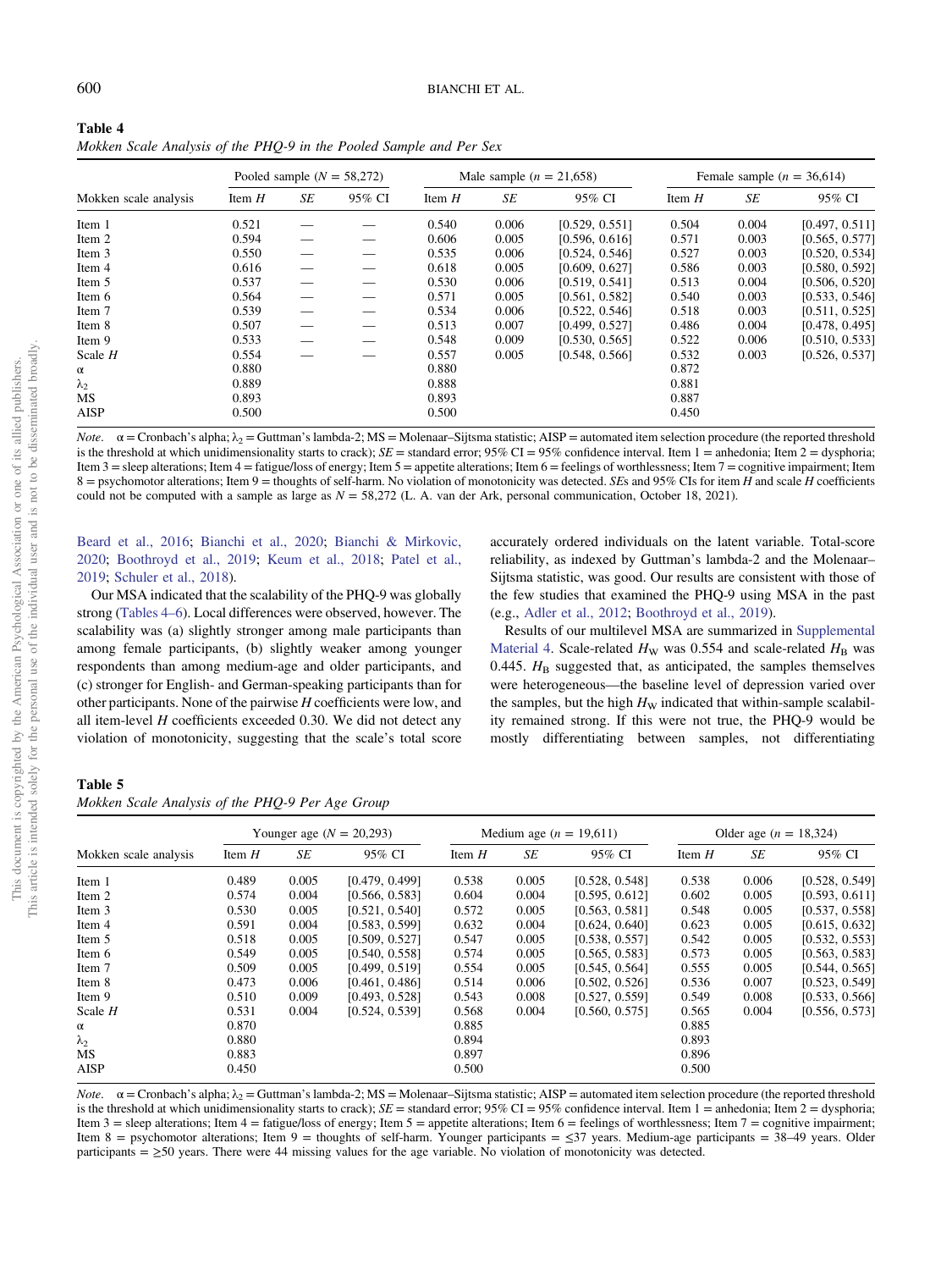| j<br>ĭ<br>š<br>j         | j<br>ł<br>ì<br>l |
|--------------------------|------------------|
| į                        |                  |
|                          |                  |
| Š<br>S<br>j              |                  |
|                          | Ē                |
|                          |                  |
| $\overline{a}$<br>j<br>i | j,               |
| j                        |                  |
|                          |                  |
|                          |                  |
| )<br>ï                   |                  |
|                          | l<br>I           |
| í                        | ā<br>j<br>į<br>ł |

| Mokken Scale Analysis of the PHQ-9 Per Language<br>Tabl |
|---------------------------------------------------------|
|---------------------------------------------------------|

|                                                                                                                                                                                                                                                                                                                                                                                                                                              |                                                          |              | French sample $(n = 24.144)$         |                  |       | Hebrew sample $(n = 17, 176)$ |                                                    |                         | English sample $(n = 12, 139)$                                                                              |          |                                                    | German sample $(n = 3.024)$                                                                                                                                                                                               |                                                |                                                                                   | Spanish sample $(n = 1,789)$                                                           |
|----------------------------------------------------------------------------------------------------------------------------------------------------------------------------------------------------------------------------------------------------------------------------------------------------------------------------------------------------------------------------------------------------------------------------------------------|----------------------------------------------------------|--------------|--------------------------------------|------------------|-------|-------------------------------|----------------------------------------------------|-------------------------|-------------------------------------------------------------------------------------------------------------|----------|----------------------------------------------------|---------------------------------------------------------------------------------------------------------------------------------------------------------------------------------------------------------------------------|------------------------------------------------|-----------------------------------------------------------------------------------|----------------------------------------------------------------------------------------|
| Mokken scale analysis                                                                                                                                                                                                                                                                                                                                                                                                                        | Item $H$                                                 | SE           | $95\%$ Cl                            | $\text{Item } H$ | SE    | $95%$ CI                      | Item $H$                                           | SE                      | $95%$ CI                                                                                                    | Item $H$ | SE                                                 | $95\%$ CI                                                                                                                                                                                                                 | Item $H$                                       | SE                                                                                | $95\%$ CI                                                                              |
| Item                                                                                                                                                                                                                                                                                                                                                                                                                                         | 0.448                                                    | 0.004        | [0.439, 0.456]                       | 0.411            | 0.008 | [0.396, 0.425]                | 0.562                                              | 00(                     | [0.549, 0.574]                                                                                              | 0.560    | 0.015                                              | 0.530, 0.589                                                                                                                                                                                                              | 0.489                                          | 0.018                                                                             | 0.453, 0.522                                                                           |
|                                                                                                                                                                                                                                                                                                                                                                                                                                              |                                                          | 004          | 0.522, 0.536                         | 0.483            | 0.007 | 0.469, 0.497                  |                                                    | 0.006                   | 0.594, 0.616                                                                                                |          |                                                    |                                                                                                                                                                                                                           | 0.582                                          | 0.015                                                                             | [0.553, 0.610]                                                                         |
| lten<br>Leon<br>Leon                                                                                                                                                                                                                                                                                                                                                                                                                         | 0538<br>05438803355502<br>0505555555088<br>0500000000000 | 004          | 0.459, 0.476                         | 0.394            | 0.008 | 0.379, 0.409                  | 0.605<br>0.545<br>0.502<br>0.514<br>0.514<br>0.503 | 0.006                   |                                                                                                             |          | 0.013<br>0.015<br>0.016<br>0.016<br>0.019<br>0.022 | $[0.582, 0.635] \newline [0.500, 0.560] \newline [0.500, 0.560] \newline [0.589, 0.640] \newline [0.589, 0.567] \newline [0.533, 0.596] \newline [0.524, 0.583] \newline [0.524, 0.582] \newline [0.476, 0.552] \newline$ |                                                | 0.018                                                                             |                                                                                        |
|                                                                                                                                                                                                                                                                                                                                                                                                                                              |                                                          |              | [0.518, 0.533]                       | 0.500            |       | 0.486, 0.513                  |                                                    |                         | $\begin{array}{c} [0.532,\, 0.557] \\ [0.591,\, 0.613] \\ [0.533,\, 0.559] \\ [0.566,\, 0.590] \end{array}$ |          |                                                    |                                                                                                                                                                                                                           | 0.482<br>0.588<br>0.590.500.50<br>0.500.500.50 |                                                                                   | [0.446, 0.516]<br>[0.553, 0.608]<br>[0.454, 0.521]<br>[0.465, 0.537]<br>[0.473, 0.543] |
| Item 5                                                                                                                                                                                                                                                                                                                                                                                                                                       |                                                          | 3888<br>2888 | 0.440, 0.456                         | 0.384            | 0.008 | 0.368, 0.400                  |                                                    |                         |                                                                                                             |          |                                                    |                                                                                                                                                                                                                           |                                                | $\begin{array}{c} 0.014 \\ 0.017 \\ 0.018 \\ 0.018 \\ 0.018 \\ 0.019 \end{array}$ |                                                                                        |
| Item $6$                                                                                                                                                                                                                                                                                                                                                                                                                                     |                                                          |              |                                      | 0.445            | 0.008 | [0.428, 0.460]                |                                                    |                         |                                                                                                             |          |                                                    |                                                                                                                                                                                                                           |                                                |                                                                                   |                                                                                        |
| Item $7$                                                                                                                                                                                                                                                                                                                                                                                                                                     |                                                          |              | $[0.472, 0.488]$<br>$[0.444, 0.460]$ | 0.408            | 0.009 | [0.391, 0.425]                |                                                    |                         | [0.541, 0.567                                                                                               |          |                                                    |                                                                                                                                                                                                                           |                                                |                                                                                   |                                                                                        |
| Item 8                                                                                                                                                                                                                                                                                                                                                                                                                                       |                                                          | 0.005        | 0.420, 0.440                         | 0.405            | 0.013 | 0.379, 0.430                  |                                                    | 3.005<br>1.011<br>2.005 | 0.498, 0.530                                                                                                |          |                                                    |                                                                                                                                                                                                                           |                                                |                                                                                   | 0.426, 0.501                                                                           |
| Item <sub>9</sub>                                                                                                                                                                                                                                                                                                                                                                                                                            |                                                          |              | 0.471, 0.496                         | 0.447            | 0.023 | 0.400, 0.490                  |                                                    |                         | 0.556<br>0.512,                                                                                             |          |                                                    |                                                                                                                                                                                                                           |                                                | $0.028$<br>$0.014$                                                                | 0.421, 0.530                                                                           |
|                                                                                                                                                                                                                                                                                                                                                                                                                                              |                                                          | 003          | 0.467, 0.480                         | 0.430            | 0.007 | 0.417, 0.443                  |                                                    |                         | 0.573<br>0.553,                                                                                             |          | 0.012                                              | $[0.493, 0.578]$<br>$[0.537, 0.585]$                                                                                                                                                                                      |                                                |                                                                                   | 0.484, 0.537                                                                           |
|                                                                                                                                                                                                                                                                                                                                                                                                                                              |                                                          |              |                                      | 0.791            |       |                               | 0.883<br>0.892<br>0.897                            |                         |                                                                                                             |          |                                                    |                                                                                                                                                                                                                           | 0.869                                          |                                                                                   |                                                                                        |
| ಕ ನೆ                                                                                                                                                                                                                                                                                                                                                                                                                                         |                                                          |              |                                      | 0.807            |       |                               |                                                    |                         |                                                                                                             |          |                                                    |                                                                                                                                                                                                                           |                                                |                                                                                   |                                                                                        |
| SM                                                                                                                                                                                                                                                                                                                                                                                                                                           | 0.861                                                    |              |                                      | 0.818            |       |                               |                                                    |                         |                                                                                                             |          |                                                    |                                                                                                                                                                                                                           | 3.885<br>3.885                                 |                                                                                   |                                                                                        |
| AISP                                                                                                                                                                                                                                                                                                                                                                                                                                         | 0.40C                                                    |              |                                      | 0.350            |       |                               | .500                                               |                         |                                                                                                             | 0.500    |                                                    |                                                                                                                                                                                                                           | 0.450                                          |                                                                                   |                                                                                        |
| Note. $\alpha =$ Cronbach's alpha; $\lambda_2 =$ Guttman's lambda-2; MS = Molenaar-Sijisma statistic; AISP = automated item selection procedure (the reported threshold is the threshold at which unidimensionality starts<br>to crack); $SE =$ standard error; 95% COIF = 95% confidence interval. Item 1 = anhedonia; Item 2 = dysphoria; Item 3 = sleep alterations; Item 4 = fatigue/loss of energy; Item 5 = appetite alterations; Item |                                                          |              |                                      |                  |       |                               |                                                    |                         |                                                                                                             |          |                                                    |                                                                                                                                                                                                                           |                                                |                                                                                   |                                                                                        |

participants within each sample, a state of affairs that would be undesirable. With a value of 0.802, the ratio of between-sample scalability coefficients to within-sample scalability coefficients (BW) was deemed "excellent" according to [Crisan et al. \(2016\)](#page-9-0) heuristic guidelines. The individual item and item pair coefficients were similar, with no obvious problems and no items or item pairs outside of the single-level Mokken scale guidelines, which are themselves higher than those for multilevel Mokken coefficients. To our knowledge, this study is the first to examine the psychometric properties of the PHQ-9 using multilevel Mokken scaling.

Our study has at least three limitations. First, we relied on crosssectional data. Longitudinal data could have allowed us to examine, for instance, measurement invariance across time. We note that the measurement invariance across time of the PHQ-9 has proved highly satisfactory in past research [\(Stochl et al., 2020\)](#page-10-0). In an effort to provide additional information on the instrument's temporal measurement invariance, however, we conducted an a posteriori, ancillary analysis based on five waves of PHQ-9 data collected in Israel. Detailed information about the analysis is available in [Supplemental Material 5.](https://doi.org/10.1037/pas0001124.supp) As we added constraints, RMSEA never increased, CFI and TLI never decreased, and SRMR did not increase by more than 0.004. These results support the temporal measurement invariance of the PHQ-9, consistent with [Stochl et al. \(2020\)](#page-10-0) findings. Second, although seven countries and five languages were represented in this study, an examination of additional countries and languages would have been an added advantage. Third, most of the study samples were samples of convenience and may not be representative of their populations of reference. However, Sample 4 was representative of the general U.S. population, and Sample 6 was representative of the general German population (see [Supplemental Material 1\)](https://doi.org/10.1037/pas0001124.supp). For the reader's information, analyses of each of the two representative samples are available in [Supplemental](https://doi.org/10.1037/pas0001124.supp) [Material 6.](https://doi.org/10.1037/pas0001124.supp) The results are highly consistent with those of our main analyses.

Our focus on nonclinical samples may be viewed as an additional limitation. Although an examination of how the PHQ-9 behaves among depressed patients (among individuals having received a formal diagnosis of clinical depression) could have been informative, we note that depressed patients are likely to populate the high end of the latent depression continuum and to exhibit a limited score range, that is, to cover only some of the response categories of a depression scale such as the PHQ-9. Such restrictions would have been problematic for our psychometric inquiry, leading us to concentrate on nonclinical samples. Our focus on nonclinical samples allowed us to examine respondents with various levels of depressive symptoms (from no symptoms to severe symptoms). We note that our samples, though best characterized as nonclinical, likely included respondents with clinically relevant levels of depressive symptoms.

Capitalizing on 29 samples and a total of 58,272 respondents, this study provides robust evidence that the PHQ-9 is "unidimensional enough" to allow researchers and practitioners to use the instrument based on its total score. Put differently, our findings suggest that, even when a degree of multidimensionality is identified in the PHQ-9, reliance on the scale's total score is likely to be warranted. All in all, our results consolidate the PHQ-9's status as a measure of reference in depression research and clinical practice. We recommend that investigators rely on ESEM bifactor analysis and its

6

 $6 =$  feelings of worthlessness; Item  $7$ 

cognitive impairment; Item 8

psychomotor alterations; Item 9

thoughts of self-harm. No violation of monotonicity was detected.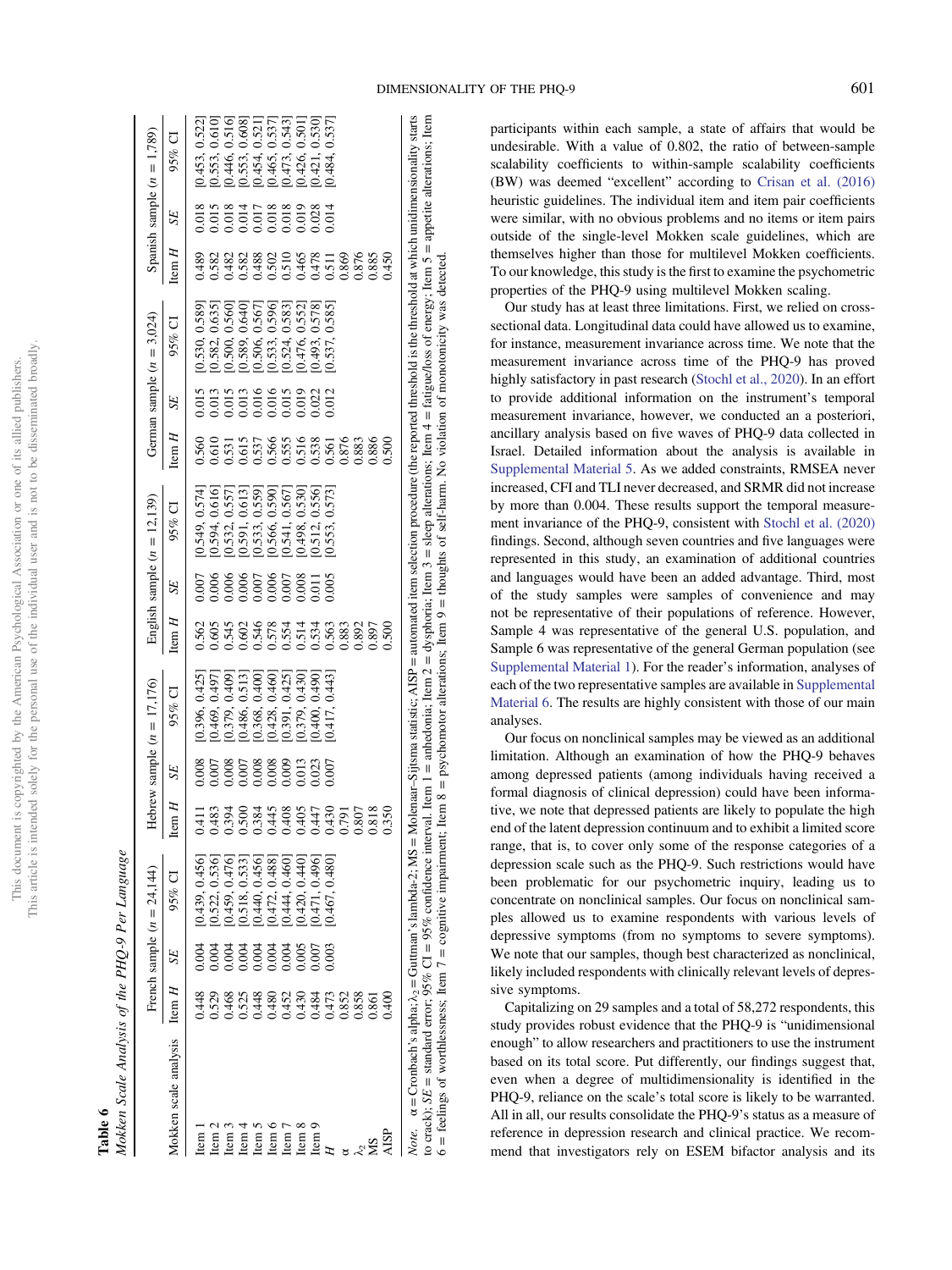<span id="page-9-0"></span>related indices (e.g., ECV) to clarify the factorial structure of depression scales in the presence of (apparent) multidimensionality.

#### References

- Adler, M., Hetta, J., Isacsson, G., & Brodin, U. (2012). An item response theory evaluation of three depression assessment instruments in a clinical sample. BMC Medical Research Methodology, 12, Article 84. [https://](https://doi.org/10.1186/1471-2288-12-84) [doi.org/10.1186/1471-2288-12-84](https://doi.org/10.1186/1471-2288-12-84)
- American Psychiatric Association. (1994). Diagnostic and statistical manual of mental disorders (4th ed.).
- American Psychiatric Association. (2000). Diagnostic and statistical manual of mental disorders (4th ed., text rev.).
- American Psychiatric Association. (2013). Diagnostic and statistical manual of mental disorders (5th ed.).
- Beard, C., Hsu, K. J., Rifkin, L. S., Busch, A. B., & Björgvinsson, T. (2016). Validation of the PHQ-9 in a psychiatric sample. Journal of Affective Disorders, 193, 267–273. <https://doi.org/10.1016/j.jad.2015.12.075>
- Bianchi, R., & Mirkovic, D. (2020). Is Machiavellianism associated with depression? A cluster-analytic study. Personality and Individual Differences, 152, Article 109594. <https://doi.org/10.1016/j.paid.2019.109594>
- Bianchi, R., Patthey, N., Mirkovic, D., Lemaitre, B., & Schlegel, K. (2020). Machiavellian males with high emotional intelligence exhibit fewer depressive symptoms. Personality and Individual Differences, 158, Article 109867. <https://doi.org/10.1016/j.paid.2020.109867>
- Boothroyd, L., Dagnan, D., & Muncer, S. (2019). PHQ-9: One factor or two? Psychiatry Research, 271, 532–534. [https://doi.org/10.1016/j.psychres](https://doi.org/10.1016/j.psychres.2018.12.048) [.2018.12.048](https://doi.org/10.1016/j.psychres.2018.12.048)
- Chesney, E., Goodwin, G. M., & Fazel, S. (2014). Risks of all-cause and suicide mortality in mental disorders: A meta-review. World Psychiatry, 13(2), 153–160. <https://doi.org/10.1002/wps.20128>
- Chilcot, J., Rayner, L., Lee, W., Price, A., Goodwin, L., Monroe, B., Sykes, N., Hansford, P., & Hotopf, M. (2013). The factor structure of the PHQ-9 in palliative care. Journal of Psychosomatic Research, 75(1), 60–64. <https://doi.org/10.1016/j.jpsychores.2012.12.012>
- Crisan, D. R., van de Pol, J. E., & van der Ark, L. A. (2016). Scalability coefficients for two-level polytomous item scores: An introduction and an application. In L. van der Ark, D. Bolt, W. C. Wang, J. Douglas, & M. Wiberg (Eds.), Quantitative psychology research. Springer proceedings in mathematics & statistics (Vol. 167). Springer. [https://doi.org/10.1007/](https://doi.org/10.1007/978-3-319-38759-8_11) [978-3-319-38759-8\\_11](https://doi.org/10.1007/978-3-319-38759-8_11)
- Doi, S., Ito, M., Takebayashi, Y., Muramatsu, K., & Horikoshi, M. (2018). Factorial validity and invariance of the Patient Health Questionnaire (PHQ)-9 among clinical and non-clinical populations. PLOS ONE, 13(7), Article e0199235. <https://doi.org/10.1371/journal.pone.0199235>
- Gliklich, R. E., Leavy, M. B., Cosgrove, L., Simon, G. E., Gaynes, B. N., Peterson, L. E., Olin, B., Cole, C., DePaulo, J. R., Jr., Wang, P., Crowe, C. M., Cusin, C., Nix, M., Berliner, E., & Trivedi, M. H. (2020). Harmonized outcome measures for use in depression patient registries and clinical practice. Annals of Internal Medicine, 172(12), 803–809. <https://doi.org/10.7326/M19-3818>
- Gotlib, I. H., & Hammen, C. L. (2014). Handbook of depression (3rd ed.). The Guilford Press.
- Hasin, D. S., Sarvet, A. L., Meyers, J. L., Saha, T. D., Ruan, W. J., Stohl, M., & Grant, B. F. (2018). Epidemiology of adult DSM-5 major depressive disorder and its specifiers in the United States. JAMA Psychiatry, 75(4), 336–346. <https://doi.org/10.1001/jamapsychiatry.2017.4602>
- Haslam, N., Holland, E., & Kuppens, P. (2012). Categories versus dimensions in personality and psychopathology: A quantitative review of taxometric research. Psychological Medicine, 42(5), 903–920. [https://](https://doi.org/10.1017/S0033291711001966) [doi.org/10.1017/S0033291711001966](https://doi.org/10.1017/S0033291711001966)
- Huang, F. Y., Chung, H., Kroenke, K., Delucchi, K. L., & Spitzer, R. L. (2006). Using the Patient Health Questionnaire-9 to measure depression among racially and ethnically diverse primary care patients. Journal of

General Internal Medicine, 21(6), 547–552. [https://doi.org/10.1111/j](https://doi.org/10.1111/j.1525-1497.2006.00409.x) [.1525-1497.2006.00409.x](https://doi.org/10.1111/j.1525-1497.2006.00409.x)

- James, S. L., Abate, D., Abate, K. H., Abay, S. M., Abbafati, C., Abbasi, N., Abbastabar, H., Abd-Allah, F., Abdela, J., Abdelalim, A., Abdollahpour, I., Abdulkader, R. S., Abebe, Z., Abera, S. F., Abil, O. Z., Abraha, H. N., Abu-Raddad, L. J., Abu-Rmeileh, N. M. E., Accrombessi, M. M. K., ... the GBD 2017 Disease and Injury Incidence and Prevalence Collaborators. (2018). Global, regional, and national incidence, prevalence, and years lived with disability for 354 diseases and injuries for 195 countries and territories, 1990-2017: A systematic analysis for the Global Burden of Disease Study 2017. Lancet, 392(10159), 1789–1858. [https://doi.org/10](https://doi.org/10.1016/S0140-6736(18)32279-7) [.1016/S0140-6736\(18\)32279-7](https://doi.org/10.1016/S0140-6736(18)32279-7)
- Kessler, R. C., Berglund, P., Demler, O., Jin, R., Koretz, D., Merikangas, K. R., Rush, A. J., Walters, E. E., Wang, P. S., & the National Comorbidity Survey Replication. (2003). The epidemiology of major depressive disorder: Results from the National Comorbidity Survey Replication (NCS-R). Journal of the American Medical Association, 289(23), 3095–3105. <https://doi.org/10.1001/jama.289.23.3095>
- Keum, B. T., Miller, M. J., & Inkelas, K. K. (2018). Testing the factor structure and measurement invariance of the PHQ-9 across racially diverse U.S. college students. Psychological Assessment, 30(8), 1096–1106. <https://doi.org/10.1037/pas0000550>
- Kline, R. B. (2016). Principles and practice of structural equation modeling (4th ed.). The Guilford Press.
- Kotov, R., Krueger, R. F., Watson, D., Achenbach, T. M., Althoff, R. R., Bagby, R. M., Brown, T. A., Carpenter, W. T., Caspi, A., Clark, L. A., Eaton, N. R., Forbes, M. K., Forbush, K. T., Goldberg, D., Hasin, D., Hyman, S. E., Ivanova, M. Y., Lynam, D. R., Markon, K., ... Zimmerman, M. (2017). The Hierarchical Taxonomy of Psychopathology (HiTOP): A dimensional alternative to traditional nosologies. Journal of Abnormal Psychology, 126(4), 454–477. <https://doi.org/10.1037/abn0000258>
- Kroenke, K. (2021). PHQ-9: Global uptake of a depression scale. World Psychiatry, 20(1), 135–136. <https://doi.org/10.1002/wps.20821>
- Kroenke, K., Spitzer, R. L., Williams, J. B., & Löwe, B. (2010). The patient health questionnaire somatic, anxiety, and depressive symptom scales: A systematic review. General Hospital Psychiatry, 32(4), 345–359. [https://](https://doi.org/10.1016/j.genhosppsych.2010.03.006) [doi.org/10.1016/j.genhosppsych.2010.03.006](https://doi.org/10.1016/j.genhosppsych.2010.03.006)
- Kroenke, K., Spitzer, R. L., & Williams, J. B. W. (2001). The PHQ-9: Validity of a brief depression severity measure. Journal of General Internal Medicine, 16(9), 606–613. [https://doi.org/10.1046/j.1525-1497](https://doi.org/10.1046/j.1525-1497.2001.016009606.x) [.2001.016009606.x](https://doi.org/10.1046/j.1525-1497.2001.016009606.x)
- Lamela, D., Soreira, C., Matos, P., & Morais, A. (2020). Systematic review of the factor structure and measurement invariance of the patient health questionnaire-9 (PHQ-9) and validation of the Portuguese version in community settings. Journal of Affective Disorders, 276, 220–233. <https://doi.org/10.1016/j.jad.2020.06.066>
- Leung, D. Y. P., Mak, Y. W., Leung, S. F., Chiang, V. C. L., & Loke, A. Y. (2020). Measurement invariances of the PHQ-9 across gender and age groups in Chinese adolescents. Asia-Pacific Psychiatry, 12(3), Article e12381. <https://doi.org/10.1111/appy.12381>
- Levis, B., Benedetti, A., Thombs, B. D., & the DEPRESsion Screening Data (DEPRESSD) Collaboration. (2019). Accuracy of Patient Health Questionnaire-9 (PHQ-9) for screening to detect major depression: Individual participant data meta-analysis. BMJ (Clinical Research Ed.), 365, Article l1476. <https://doi.org/10.1136/bmj.l1476>
- Liu, R. T. (2016). Taxometric evidence of a dimensional latent structure for depression in an epidemiological sample of children and adolescents. Psychological Medicine, 46(6), 1265–1275. [https://doi.org/10.1017/](https://doi.org/10.1017/S0033291715002792) [S0033291715002792](https://doi.org/10.1017/S0033291715002792)
- Marsh, H. W., Morin, A. J., Parker, P. D., & Kaur, G. (2014). Exploratory structural equation modeling: An integration of the best features of exploratory and confirmatory factor analysis. Annual Review of Clinical Psychology, 10, 85–110. [https://doi.org/10.1146/annurev-clinpsy-0328](https://doi.org/10.1146/annurev-clinpsy-032813-153700) [13-153700](https://doi.org/10.1146/annurev-clinpsy-032813-153700)